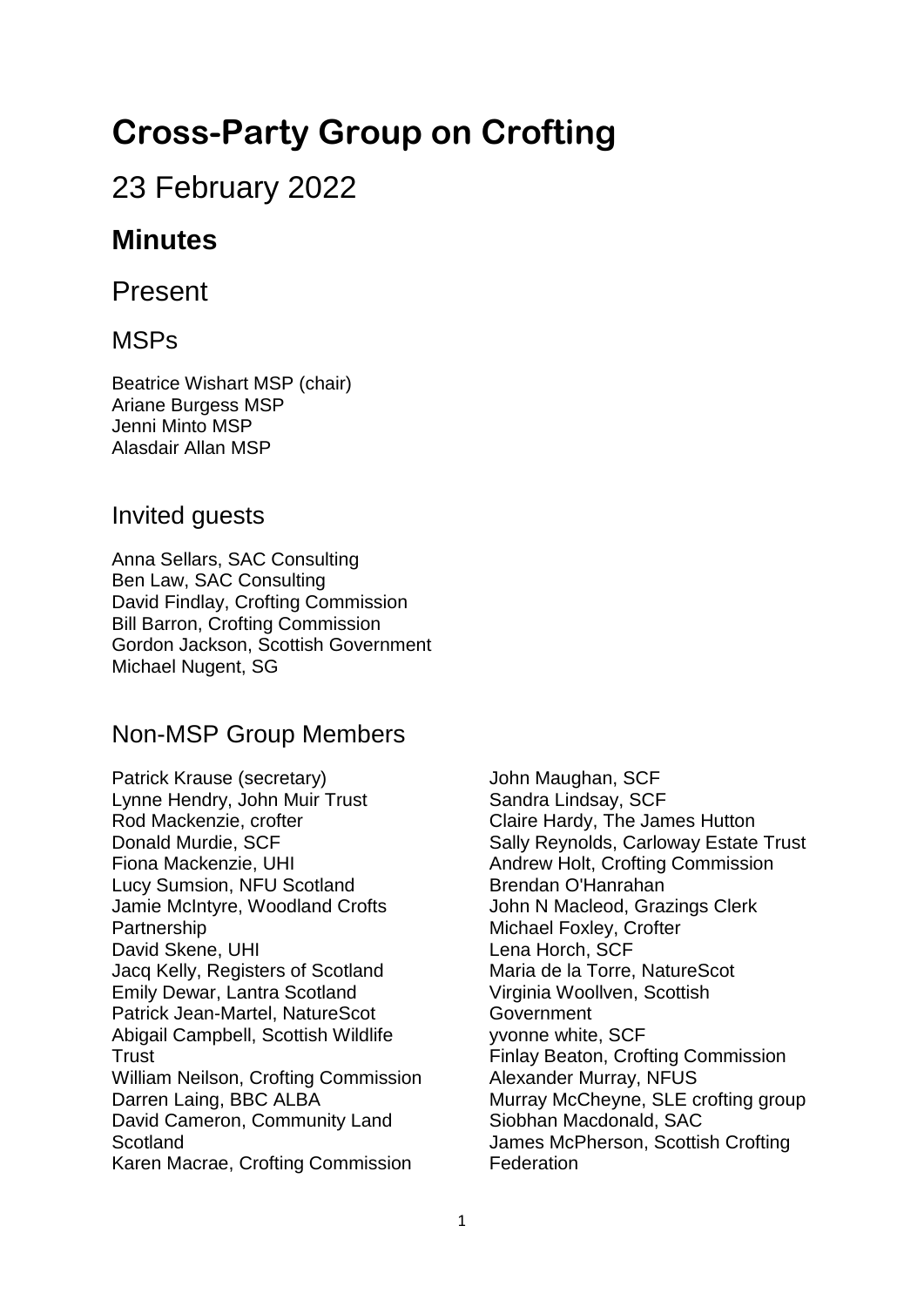- Becky Shaw, NatureScot Lynne MacMillan, Crofting Commission Arthur Macdonald, Crofting **Commission** Andrew Connon, NFUS Bill Dundas, SGRPID Iona Hyde, Woodland Trust - Croft Woodland Project Iain Turnbull, NTS and Wester Ross Biosphere Neil Ross, HIE
- Donald MacKinnon, SCF Ian Wilson, NFUS Alan Balfour, Scottish Land and **Estates** Malcolm Mathieson, Crofting **Commission** Patricia Clark, Edward Mountain's **Office** Fiona Mandeville, SCF Donald Meek, crofter Michelle Henley, Scottish Wildlife Trust

# Apologies

David Atkinson Rhona Elrick Janette Sutherland Leanne Townsend Beatrice Morris John Norman MacLeod Russell Smith Helen O'Keefe Edward Mountain MSP

Eleanor Garty Eilidh ross Donald Bruce Anne Jacq Kelly Richard Frew Malcolm Burr

# Agenda item 1

### **Welcome and apologies**

The convener welcomed everyone to the meeting and apologies were noted.

# Agenda item 2

### **Agreement of the minutes of the last meeting**

Agreed

# Agenda item 3

### **Matters Arising**

None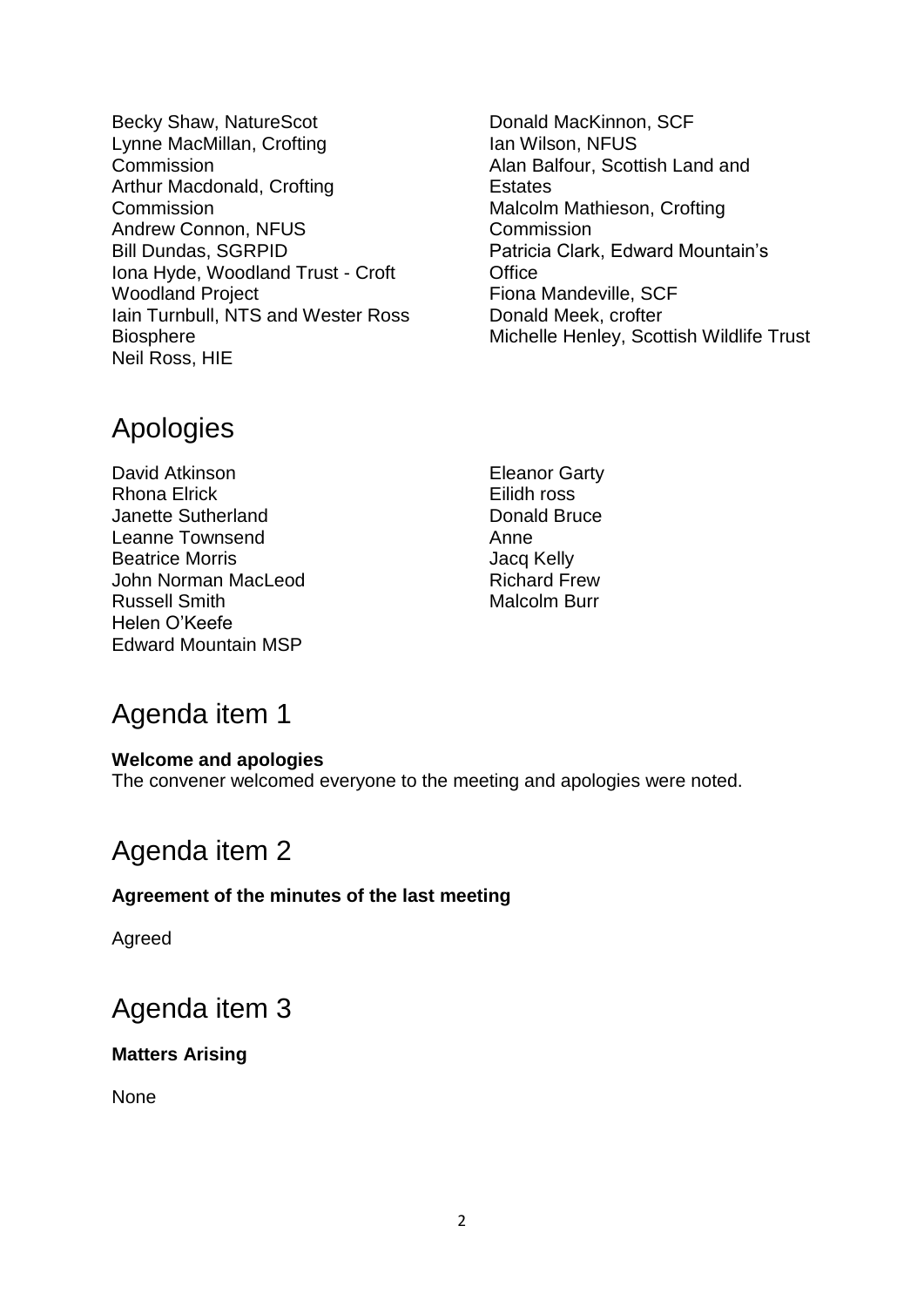# Agenda item 4

### **Carbon and crofting**

### **1. Introduction to the topic - Donald Mackinnon, chair of SCF**

Donald gave some introductory remarks which included:

- Climate change mitigation targets will necessitate a change in practices in land use, particularly woodlands, peatlands and soils;
- PeatlandAction and Peatland Code are helping with peatland restoration;
- A restoration project may not generate income or carbon credits, but is the right thing to do. When there are carbon credits involved it changes the dynamic. Potentially large amounts of money so there needs to be information available;
- Who has the right to restore peatland on common grazings? Landlord or crofters? Who owns the carbon credits? We need a clear framework in place;
- An important point is that carbon credits don't have to be sold they can be held on to as an asset:
- The new agricultural support system will necessitate carbon audits;
- Public funding versus private funding; there is an assumption that the amount of peatland restoration needed cannot be met by public funding. How to generate private funding? The increase in land value and the value of carbon credits will have to be taken into account.

### **2. Carbon in the context of crofting - David Finlay, solicitor to the CC**

David talked about the crofting legal perspective, including:

- There are issues around crofting and carbon, involving rights of crofters, tenants and landlords, who has the right to sell carbon credits, who has the right to sell them rather than who 'owns' them;
- The relationship between carbon trading and voluntary peatland code, and provision of public goods;
- A carbon trading market is evolving very rapidly and land prices are rising;
- People talk of "the tsunami" of investment coming to Scotland for peatland restoration and tree planting";
- About 550,000 Ha of common grazings, plus croft land (inbye) itself a substantial area of deep peat is on croft land;
- Important to not conflate carbon sequestration with carbon trading both related but different;
- Bob McIntosh, tenant farming commissioner, urged caution to ensure no unintended consequences, e.g. access to agriculture support measures;
- The carbon market is currently unregulated and the carbon code voluntary;
- Carbon trading regulation will probably be under UK government as energy is reserved – and sequestration is in effect the reverse;
- Peatland is probably a bigger issue for crofters than woodland;
- Peatland restoration involves a great deal of physical activity on the land so a landlord could not exclude crofters;
- Some peatland restoration would improve grazing so would be a permanent improvement;
- If a landlord wants to restore peatland with the aim of selling carbon credits, they will need to go through the 1993 Act and involve the SLC as it is a development. Landlord and crofters would need to come to an agreement;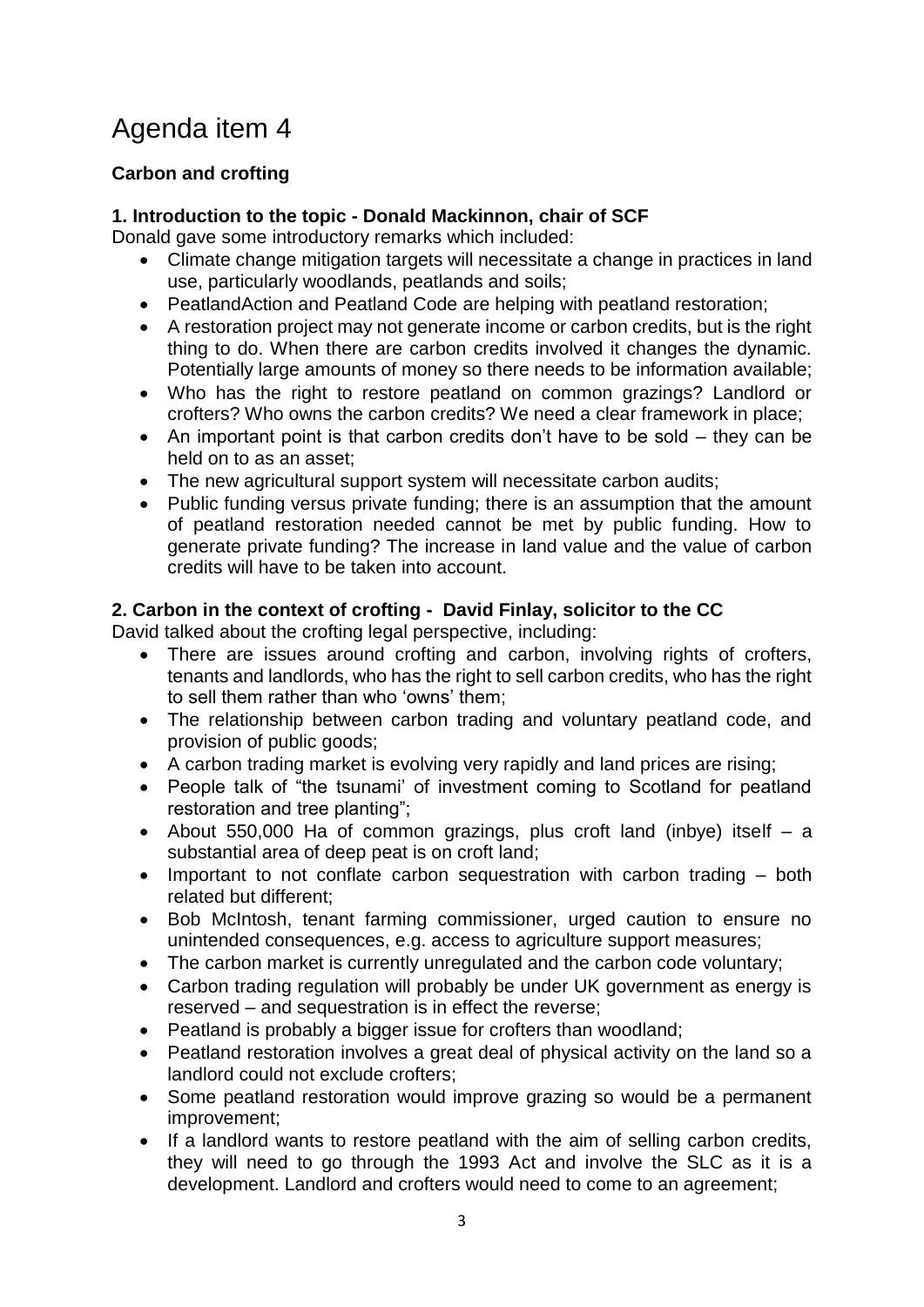- Alternatively a landlord could resume land, compensate the crofters and continue with schemes without reference to crofters' rights;
- Alternatively the landlord could use section 5,3 of the 1993 Act to alter individual crofter's rights for a set period – has to go through the SLC and is binding on successive crofters;
- Currently the Peatland Code is the only basis under which carbon credits are being traded on the open market but other organisations are looking at this. Scottish or UK government may need to regulate it;
- Crofters need to look at all options before going down the commercial route;
- It is important to have the land validated before embarking on restoration  $-$  as it is the improvement that is measured;
- Lots of opportunities for crofters but it is their decision and they must get good advice first.

#### **3. Carbon sequestration - Anna Sellars, Senior Rural Business Consultant in the Food & Enterprise Team of SAC Consulting**

Anna gave a presentation accompanied by slides – these have been circulated. The main points included:

- Establish whether you have anything to sell soil carbon stocks are not the same as sequestration - you can't sell this;
- $\bullet$  Soil carbon sequestration = annual change (up or down);
- This may have value if you meet the required criteria;
- Carbon credit payments will require evidence of additionality (i.e. proof that the intervention of the land owner is responsible for any changes in soil carbon levels); evidence that carbon capture has actually occurred; what further capacity is there to sequester carbon (e.g. where is saturation point?);
- The market is not regulated –'wild west' right now, like woodland carbon credits before the woodland carbon code;
- Who knows where the carbon price will go?–sell now and you might regret it in a few years;
- Agriculture will probably want to focus on first reaching net zero itself before selling any bonus carbon credits to other industries.

#### **4. Current carbon markets and the trading situation - Ben Law, Senior Forestry Consultant & Team Leader, Forest Management Services of SAC Consulting**

Ben gave a presentation accompanied by slides – these have been circulated. The main points included opportunities:

- Carbon funding makes many projects viable that would otherwise not have been possible (even with grants) without additional investment;
- Can release capital from poorer land to allow investment in better land, better systems, farm or business improvements;
- Opportunities exist for a split sale model to be used it is possible to sell some units up front to fund projects/investment, and then retain remainder of units for personal use / later sale as desired;
- Potential to generate a retirement income without having to surrender ownership of your land.

And risks:

• Market is still in its infancy, and changing rapidly;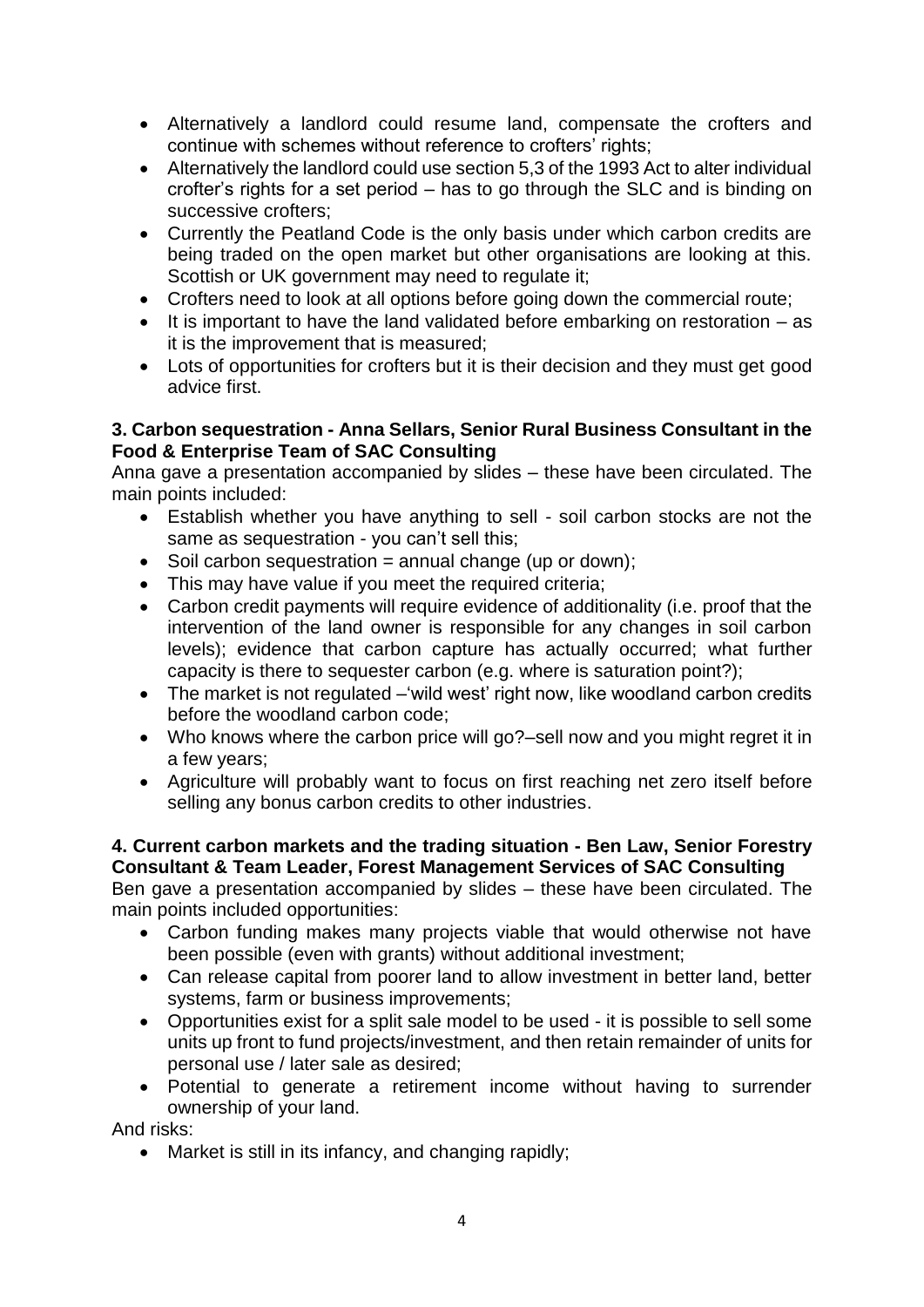- Very long commitments, and potential for many changes during this 30+ year commitment;
- Prices rising rapidly, but like any commodity, these prices may fluctuate dramatically;
- Future policy, replacement of CAP?
- Succession/Inheritance/Sale?
- Climate Change, Wildfires, Severe Weather Events;
- Carbon can only be sold ONCE;
- Do not feel pressured to sell for a penny what you may later need to pay pounds to buy back.

#### **Round-table discussion**

Comment: 'Ghost woodlands' are now eligible under the woodland carbon code. Woodland schemes (and potentially peatland schemes) on croft land need the consent of the landlord - the balance of power is wrong. This could possibly be addressed in crofting law reform. Also it needs to be recognised that a lot of peatland is in a poor state due to excess deer – something else in the power of the landlord.

Answer: land tenure is being looked at by the Land Commission – a report is due soon.

Answer: under the 1993 Act forestry is covered itself, and 'Other Developments' includes windfarms; the crofters have the right to 50% of development value. Peatland restoration should fall into this category.

Answer: the Crofting Commission will be working with conducive landlords to set a good example of collaboration with crofters.

Comment: as a landlord, we work with our estate's crofters, development projects are in partnership. Remember that development project are very long-term. Offsetting carbon is not the way to go.

Comment: my legal advice was that my woodland projects have to be done as a partnership with my landlord. Unfortunately my landlord doesn't respond to my contact. We urgently need a change in legislation to ensure partnerships work.

Question: Our grazings regulations set out our rights and responsibilities on our common grazings. These include, as well as grazing, peat cutting, seaweed gathering and woodland planting. Can we rely on the Commission to uphold these rights? It's only a matter of time before our rights are challenged by a landlord. As SG is the largest crofting landlord, shouldn't they be producing their own peatland policy for crofting land, developed in collaboration with crofters?

Answer: we are assessing common grazings on our (SG) estates, looking at health of peatlands to see if there a number of sites we can take forward for restoration. We would work in partnership with the crofters as they have occupancy of the land and rights. A challenge will be working with many shareholders, only a few of which are active. We will share our success, or otherwise, as we go so that other landlords can benefit from our experience. We are considering the best way to go forward as the carbon credit situation is still unclear but we don't want to go ahead with restoration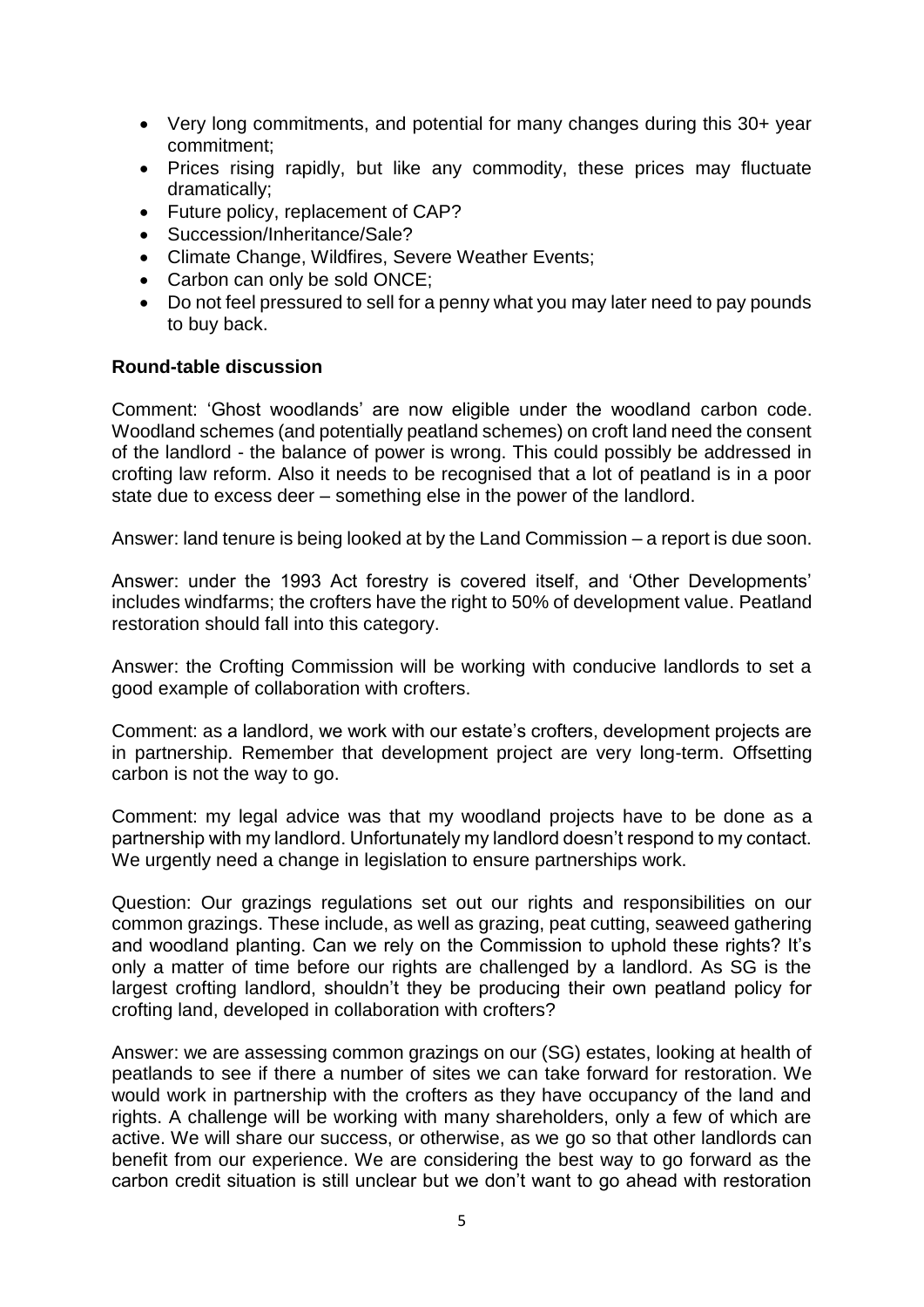and then find that we could have had an income from credits. The speakers' comments have been very helpful and show that we do need to be cautious.

Answer: yes, caution paramount, and early engagement with all stakeholders essential. It is important to assess what effect changing the hydrology could have on grazing. Register the carbon before work begins – it will not be eligible in retrospect. It is important to get agreements in place early on; these are long term projects with a degree of risk – e.g. woodlands planted under the FGS have to be replaced if damaged by deer or fire.

Comment: there needs to be a push to grow structural timber to build houses – the way energy prices are going we will not be able to afford cement.

Answer: Most of UK's woodland planting is in Scotland – 80% - and we are working to increase the proportion that is structural timber. We work to the UK Forestry Standard which lays out the species % we are allowed to plant. Emphasis is on native species, which is great for biodiversity etc, but there is a lack of commercial timber being grown to replace cement / concrete / steel. This is of great concern. We import 80% of the structural timber we use, UK being 2<sup>nd</sup> only to China. A flaw in UK policy.

Comment: it seems there is a lot of interest in carbon but the mechanisms, policy, investment, id falling short of demand. It is probably a temporary situation and things will get clearer soon.

Comment: it seems the best way forward is for land managers to get projects going but get the carbon validated first, don't enter the carbon market yet, keep any credits for use later.

Comment: in Scotland we have started a lot of work in restoration so mustn't lose the momentum by getting bogged down in markets.

Comment: we get judged on emissions all the time – it is essential we base-line and measure sequestration too. And we must protect land capable of growing food. Mass planting of trees must not take away grazing – affecting the critical mass of our livestock industry, consequences for rural communities, employment and so on. Trees need to be integrated with livestock.

Donald MacKinnon finished with a brief summary, including:

A lot of work going on looking at carbon, SRUC, CC, SG, and these need to be joined up.

It is important that we continue to talk about this, get information and examples of best practice available to crofters, to minimise the risks and maximise the potential benefits of this.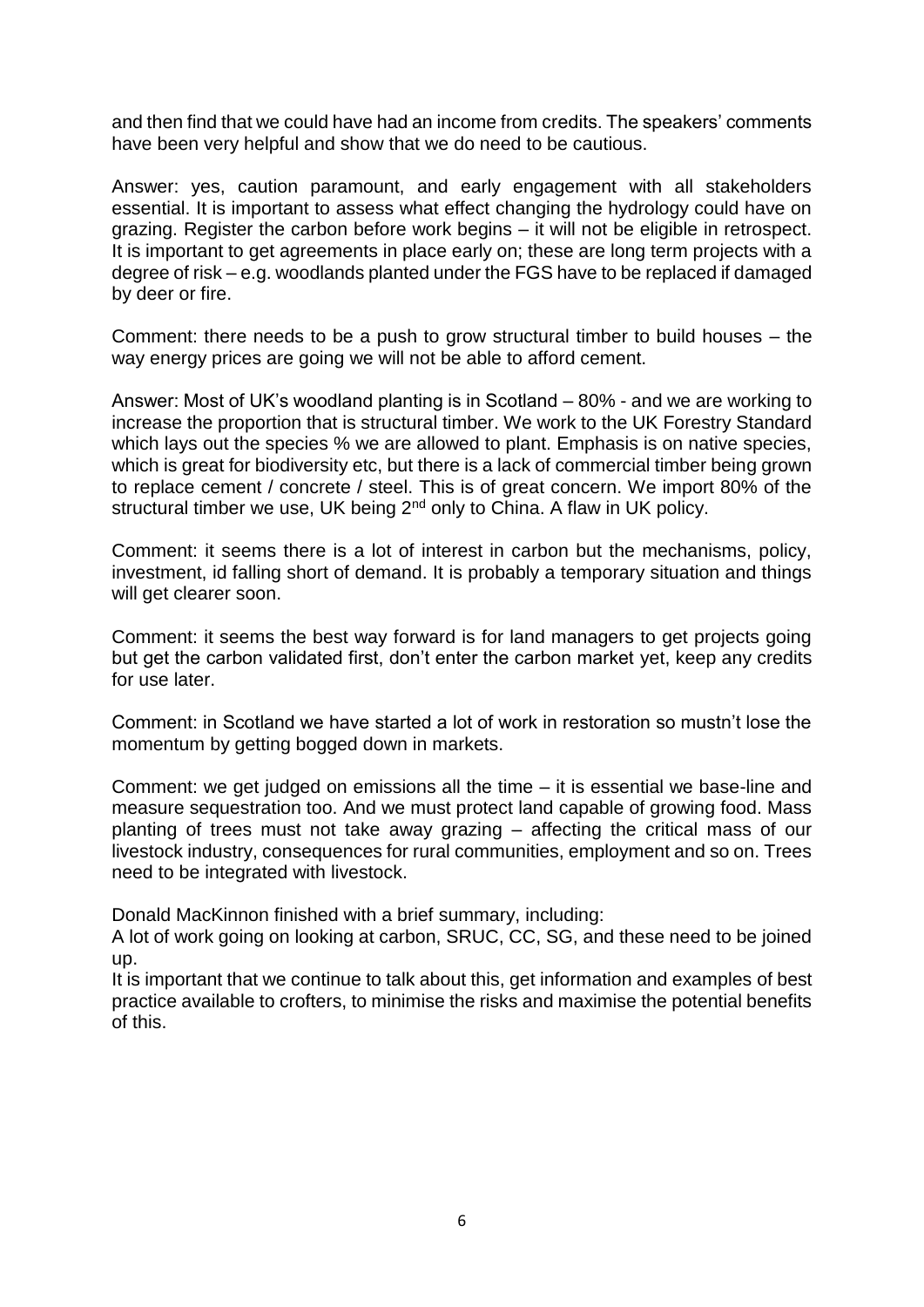# Agenda item 5

### **Crofting administration**

Crofting Commission's CEO Bill Barron updated on the work of the commission, progress made in Regulation and Land Use, and steps taken following the audit. The main points included:

- An historic day after years of preparation the first digital application for an assignation came in today;
- The backlog of regulatory casework has grown partly due to Covid and also because of a high turnover of staff. We had 18, 7 left, but we can increase it to 26. We are improving the process and have a big focus on training;
- There is work on strengthening the Regulation & Land Use team. It can take two years to resolve a breach of duty, but more cases are added as cases are finished. Most cases come from the census, and there are some reports from the crofting community, and some internal referral where an administrative application may expose a possible breach of duty. Cases usually are nonresident or non-cultivating, tenant and O/O crofters, and owners of vacant crofts. We will also be following up on census non-responders by phone. From the 2017-2019 census we have 245 breaches have been addressed successfully – 49 took up residence, 41 assigned the croft, 4 relets, 98 sublets and 53 got consent to be absent. 17 terminations over same period, 7 due to breach of duty and 10 succession failure.
- The audit has been in the news again. the audit was actually carried out in May last year. 41 recommendations which were extremely useful. 38 have been completed to board satisfaction. There were questions about roles and responsibilities. CC is a slightly quirky organisation in that the board is elected, so most board members change simultaneously, so no carry-over of experience; and CEO is appointed by SG – the only NDPB to do this, all others CEO is appointed by the board. We are tightening up our constitutional documents, the framework document and the standing orders, and have undergone training, so that it is clear what the roles are and who reports to whom. CEO has a manager in SG but also reports to the CC convener and job appraisal is carried out by both. The role of convener has been increased, so relationship between board and SG is stronger. There was a review of staffing requirement, so front line staff increased and senior management team increased. The audit also focussed on longer term forward planning for operations and finance, work on which is on-going. It has been a good process to go through.

### *Discussion*

Question: Will breaches in duty be spotted in applications for administrative procedures and be dealt with before the admin is – e.g. an application comes in for a decrofting, the CC staff checks and the applicant is absent so the application goes on hold whilst the breach is dealt with?

Answer: No, we can't do that. We have to deal with the application and if a breach is suspected, this is dealt with separately. So the decrofting may go ahead whilst it can take years to deal with the breach of duty.